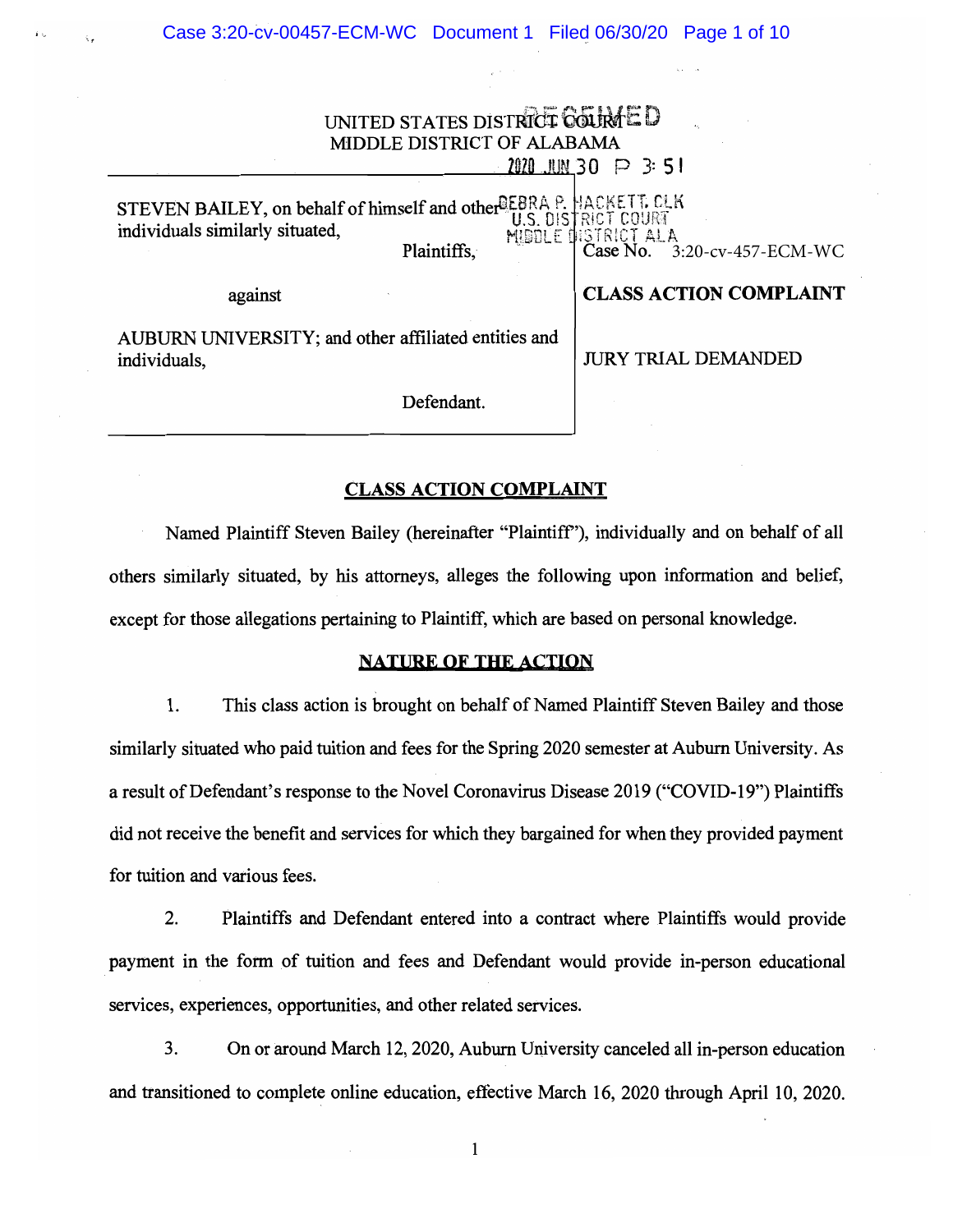On or around March 20, 2020, Auburn University announced that the cancellation of in-person education would continue for the remainder of the Spring 2020 semester.

4. Based on these closures Defendant have failed to uphold their end of the contract to provide in-person educational services and other related collegiate experiences and services.

5. Despite Defendant's failure to provide the services and experiences as bargained for Defendant has not offered proportionate refunds of the tuition and fees that Plaintiff and the Class had paid.

#### FACTS

6. Plaintiff and Class Members are individuals that paid tuition and fees for the Spring Semester 2020 to Auburn University.

7. Defendant accepted Plaintiff s and Class Members' payments in exchange for educational services, experiences, and opportunities as detailed in Defendant's marketing, advertisements, and other public representations.

8. Based on the academic schedule, the Spring 2020 semester at Auburn University commenced on or around Jan. 8, 2020 and was scheduled to conclude on or around May 1, 2020.

9. Plaintiff Steven Bailey was an undergraduate student during the Spring 2020 semester. Auburn University charged Plaintiff approximately \$15,562.00 in tuition and fees during the Spring 2020 semester, which included a charge of \$838.00 for student services fees. Additionally, Defendant charged Plaintiff an additional \$2,160.00 in College/School fees for the Spring 2020 semester.

10. Plaintiffs paid tuition and fees for in-person educational services, experiences, opportunities, and other related collegiate services for the entire period beginning in or around January 2020 through May 2020.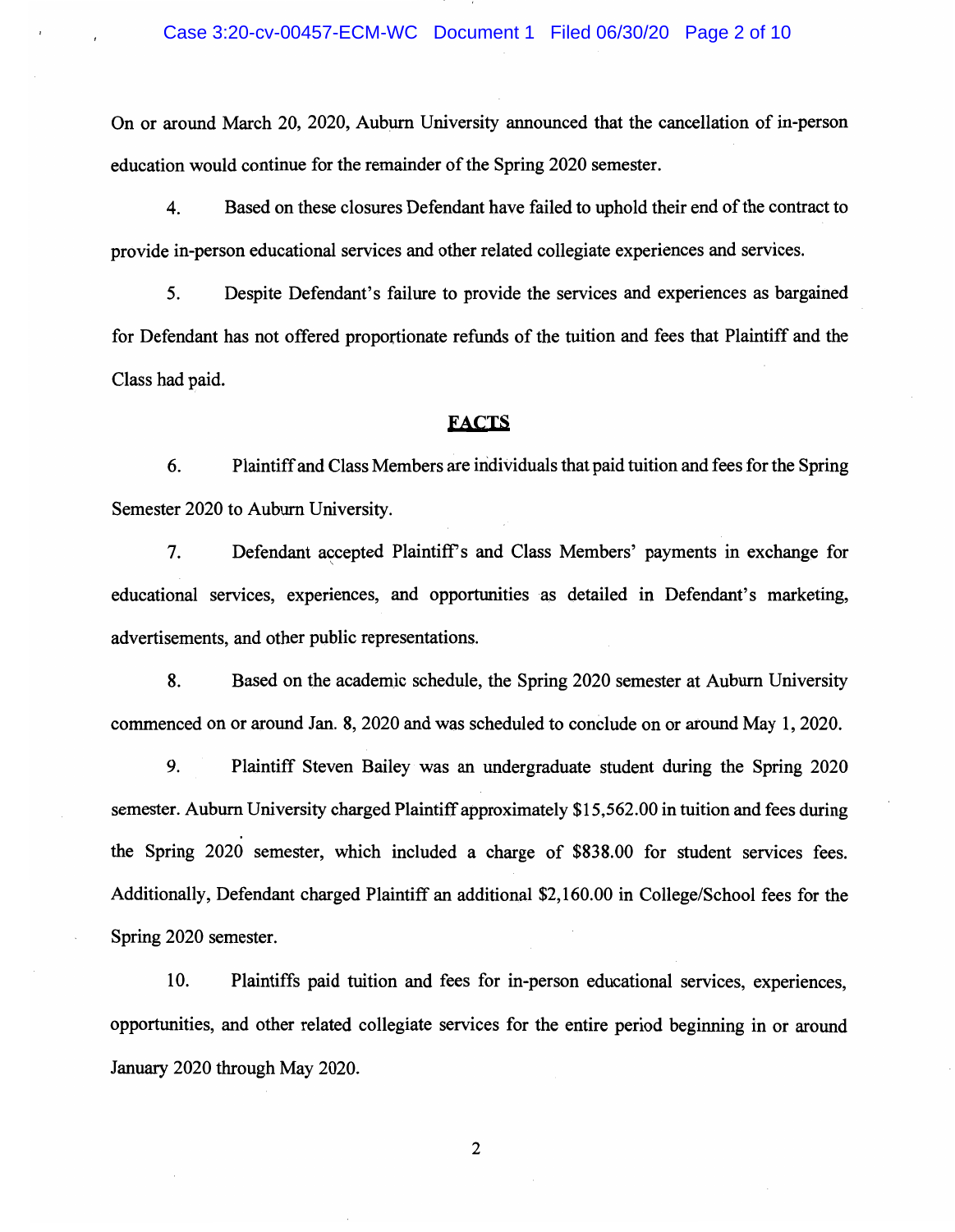#### Case 3:20-cv-00457-ECM-WC Document 1 Filed 06/30/20 Page 3 of 10

11. According to publicly available information, the average undergraduate tuition and fee costs for the Spring 2020 semester at Auburn University for an Alabama resident is approximately \$4,908.00 in tuition, \$838.00 in Student Service fees, and up to \$3,800.00 in College/School fees, based on the student's major. The average undergraduate tuition and fee costs for the Spring 2020 semester at Auburn University for a non-Alabama resident is approximately \$14,724.00 in tuition, \$838.00 in Student Service fees, and up to \$3,800.00 in College/School fees, based on the student's major.

12. According to publicly available information, the average graduate tuition and fee costs for the Spring 2020 semester at Auburn University for an Alabama resident is approximately \$4,914.00 in tuition, \$838.00 in Student Service fees, and up to \$5,283.00 in College/School fees, based on the student's major. The average graduate tuition and fee costs for the Spring 2020 semester at Auburn University for an non-Alabama resident is approximately \$14,742.00 in tuition, \$838.00 in Student Service fees, and up to \$5,283.00 in College/School fees, based on the student's major.

13. On or around March 12, 2020, Auburn University announced that because of COVID-19 they would suspend all in-person classes and transition to on-line learning until April 10, 2020. On March 20, 2020, Auburn University announced the cancelation of in-person education would extend to remainder of the Spring Semester 2020 and that all learning would continue online.

14. Defendant was unable to provide in-person educational experiences, services, and opportunities for approximately 44% of the Spring 2020 semester.

15. Prior to the suspension of in-person classes for the Spring 2020 semester, Plaintiff attended on-campus clubs.

16. As a result of Defendant's closure, Defendant has not cornplied with their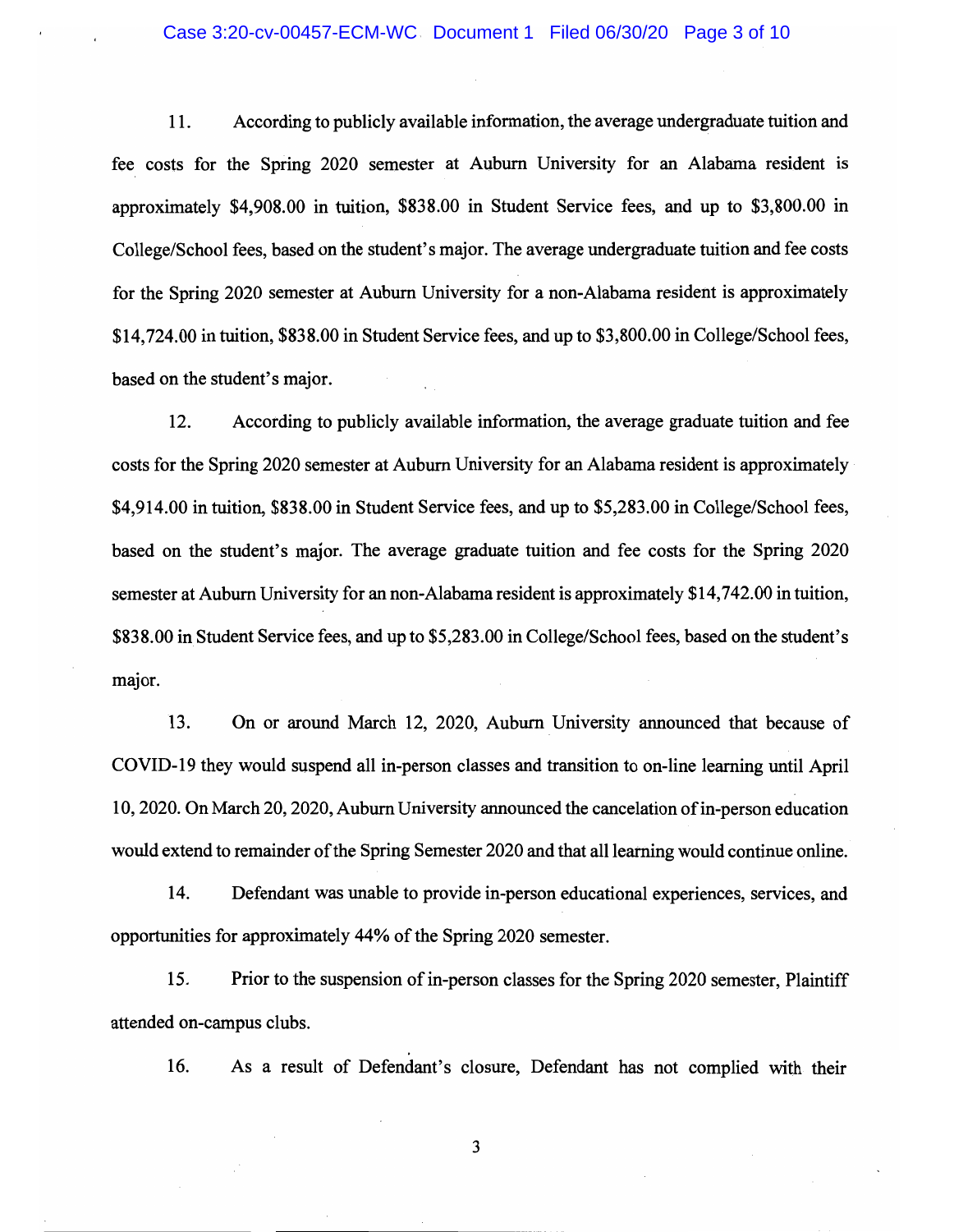obligation to provide in-person educational services along with other experiences, opportunities, and services Plaintiff and the Class paid for.

17. Plaintiff and the Class did not enter into an agreement with Defendant for online education, but rather sought to receive in-person education from Defendant's institution.

18. Therefore, Plaintiff and Class Members are entitled to a pro-rata refund of the tuition and fees they paid to Defendant for in-person educational services as well as other marketed collegiate experiences and services that were not provided.

## JURISDICTION AND VENUF,

33. This Court has jurisdiction over the action pursuant to 28 U.S.C. § 1332(d)(2)(A), as modified by the Class Action Fairness Act of 2005, because at least one member of the Class, as defined below, is a citizen of a different state than Defendant, there are more than 100 members of the Class, and the aggregate amount in controversy exceeds \$5,000,000 exclusive of interest and costs.

34. This court has personal jurisdiction over Defendant because Defendant maintains its principal place of business in this District

35. Venue is proper in this Court pursuant to 28 U.S.C. § 1391 because Defendant's operate their primary campus within this district.

## PARTIES

36. Plaintiff Steven Bailey is a student and a resident of Conyers, Georgia. Plaintiff was enrolled as a full-time undergraduate student at Auburn University during the Spring 2020 semester. Plaintiff has not received a refund of tuition despite the fact that the University has been shut down since on or about March 12, 2020.

37. Defendant Auburn University is a public university located at Auburn, AL 36849.

 $\overline{\mathbf{4}}$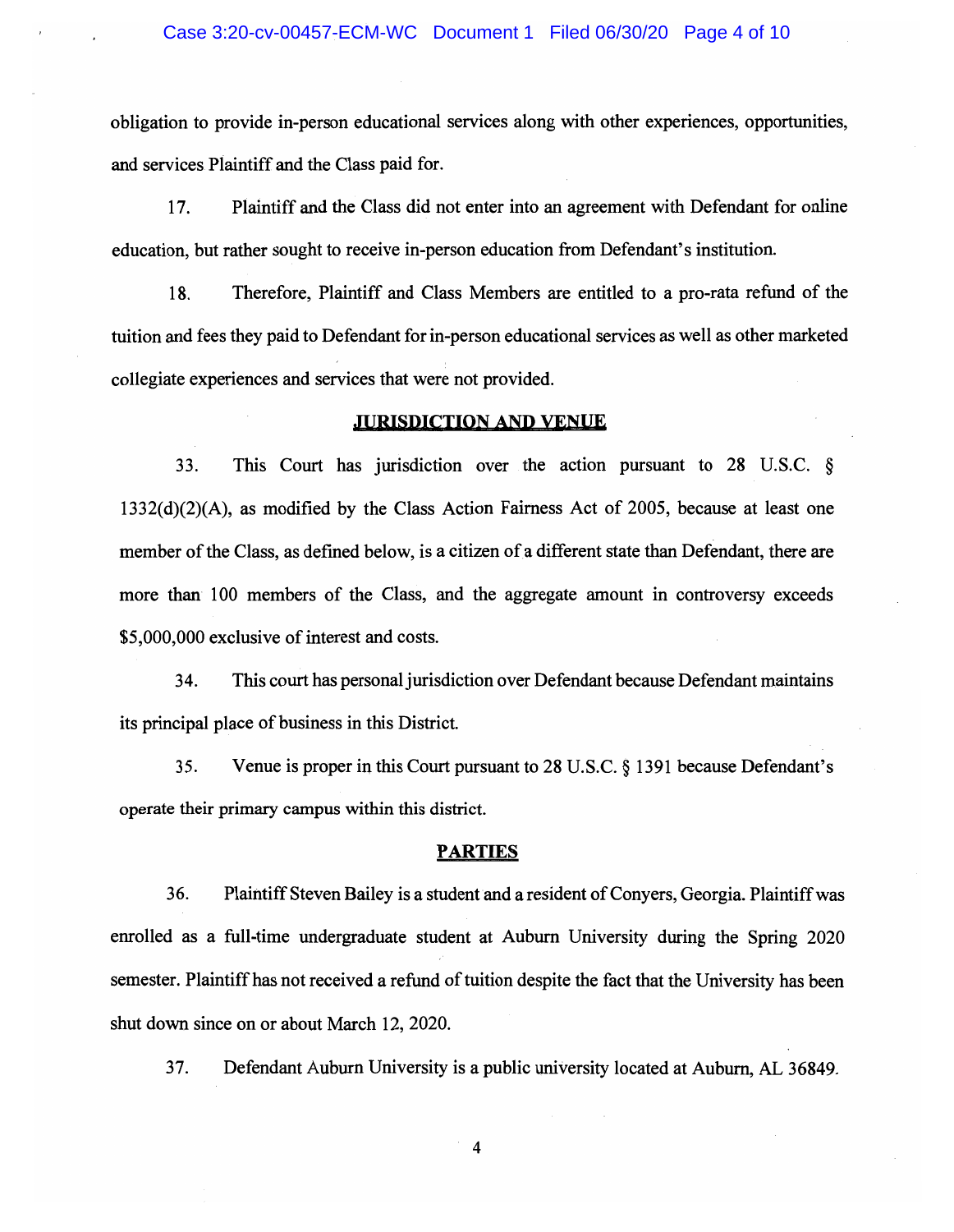## **CLASS ALLEGATIONS**

38. Plaintiff brings this matter on behalf of himself and those similarly situated who paid tuition and fees to Defendant during the Spring Semester 2020.

39. Plaintiffs were impacted by and damaged by this misconduct.

40. Accordingly, this action is ideally situated for class-wide resolution.

41. The Class is defined as all individuals who paid tuition and fees to Auburn University to receive in-person educational services, experiences, and opportunities during the Spring Semester 2020. ("Class").

42. The Class is properly brought and should be maintained as a class action under FRCP 23 satisfying the class action prerequisites of numerosity, commonality, typicality, and adequacy because:

43. Numerosity: Class Members are so numerous that joinder of all members is irnpracticable. Plaintiff believes that there are thousands of individuals who are Class Members described above who have been damaged by Defendant's breach of contract.

44. Commonality: The questions of law and fact common to the Class Members which predominate over any questions which may affect individual Class Members include, but are not limited to:

- a. Whether Defendant accepted money from Plaintiff and Class Members in exchange for a promise to provide services;
- b. Whether Defendant provided those services as bargained for;
- c. Whether Plaintiff and the Class Members are entitled to a pro-rata portion of the tuition and fees paid for services that were not provided.;
- d. Whether Defendant was unjustly enriched;
- e. Whether Defendant converted money from the Plaintiff and Class Members.
- 45. Typicality: Plaintiff is a member of the Class. Plaintiff s claims are typical of the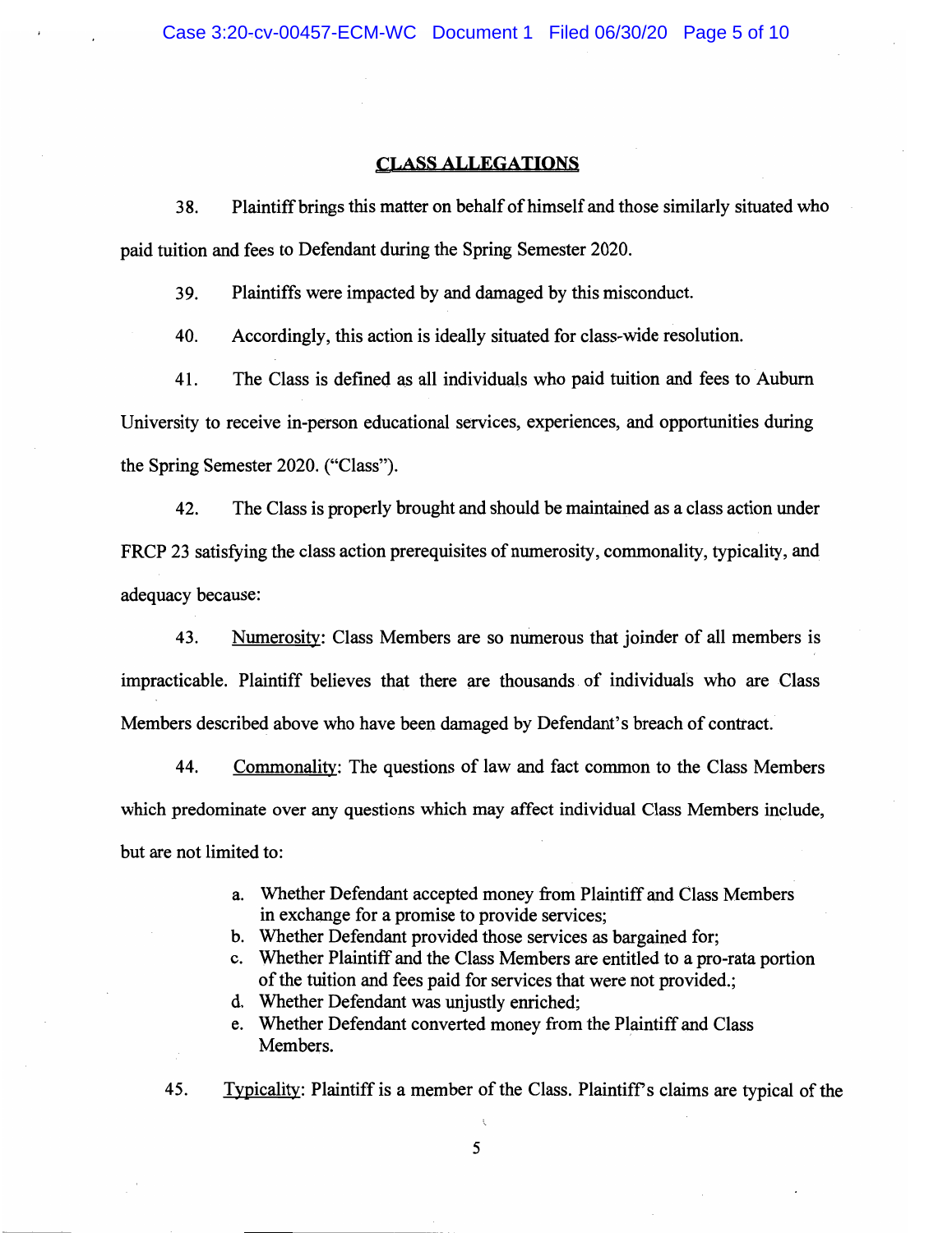## Case 3:20-cv-00457-ECM-WC Document 1 Filed 06/30/20 Page 6 of 10

claims of each Class Member in that every member of the Class was subject to Defendant's breach of contract, unjust enrichment and conversion. Plaintiff is entitled to relief under the same causes of action as the other Class Members.

46. Adequacy:Plaintiff is an adequate Class representative because his interests do not conflict with the interests of the Class Members he seeks to represent; his claims are common to all mernbers of the Class and he has a strong interest in vindicating his rights; he has retained counsel competent and experienced in complex class action litigation and they intend to vigorously prosecute this action. Plaintiff has no interests which conflict with those of the Class. The Class Members' interests will be fairly and adequately protected by Plaintiff and his counsel. Defendant has acted in a manner generally applicable to the Class, making relief appropriate with respect to Plaintiff and the Class Members. The prosecution of separate actions by individual Class Members would create a risk of inconsistent and varying adjudications.

47. The Class is properly brought and should be maintained as a class action because a class action is superior to traditional litigation of this controversy. Common issues of law and fact predominate over any other questions affecting only individual members of the Class. The Class issues fully predominate over any individual issue because no inquiry into individual conduct is necessary; all that is required is a narrow focus on Defendant's unjust practices.

48. In addition, this Class is superior to other methods for fair and efficient adjudication of this controversy because, inter alia:

49. Superiority: A class action is superior to the other available methods for the fair and efficient adjudication of this controversy because:

> a. The joinder of thousands of individual Class Members is impracticable, cumbersome, unduly burdensome, and a waste of judicial and/or litigation resources;

b. The individual claims of the Class Members may be relatively modest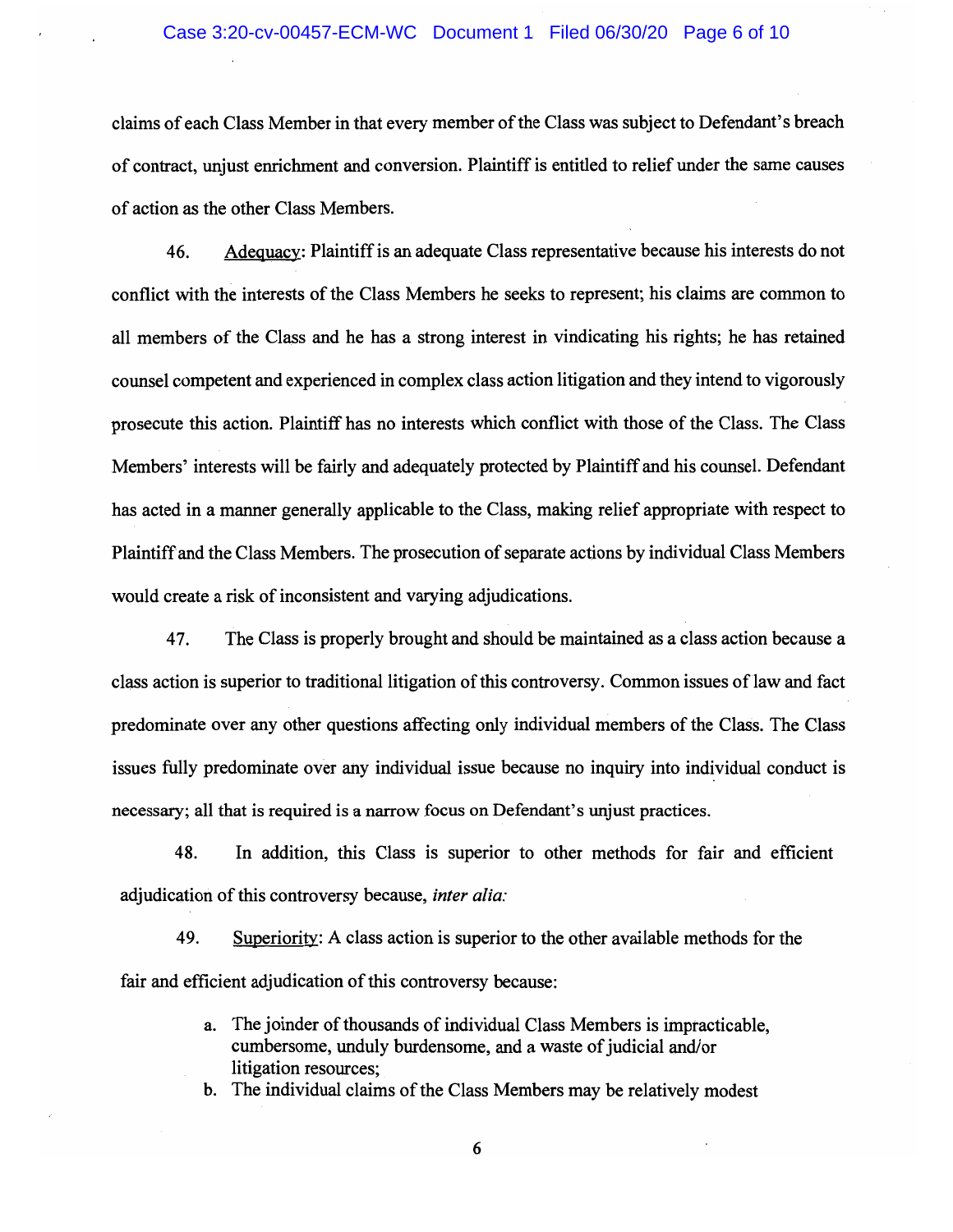compared with the expense of litigating the claim, thereby making it impracticable, unduly burdensome, and expensive-if not totally impossible-to justify individual actions;

- c. When Defendant's liability has been adjudicated, all Class Members' claims can be determined by the Class and administered efficiently in a manner far less burdensome and expensive than if it were attempted through filing, discovery, and trial of all individual cases;
- d. This class action will promote orderly, efficient, expeditious, and appropriate adjudication and administration of Class claims;
- e. Plaintiff knows of no difficulty to be encountered in the management of this action that would preclude its maintenance as a class action;
- f. This class action will assure uniformity of decisions among Class Members;
- g. The Class is readily definable and prosecution of this action as a class action will eliminate the possibility of repetitious litigation;
- h. Class Members' interests in individually controlling the prosecution of separate actions are outweighed by their interest in efficient resolution by single class action; and
- i. It would be desirable to concentrate in this single venue the litigation of all plaintiffs who were induced by Defendant's unjust practices.
- 50. Accordingly, this Class is properly brought and should be maintained as a class

action under FRCP 23 because questions of law or fact common to Class Members predominate

over any questions affecting only individual members, and because a class action is superior to

other available methods for fairly and efficiently adjudicating this controversy.

51. Plaintiff and the Class can maintain this action as a class action under FRCP  $23(b)(1)$ ,  $(2)$ , and  $(3)$ .

## FIRST CAUSE OF ACTION )1REACH Of CONTRACT (On Behalf of Plaintiff and All Class Members)

52. Plaintiff, on behalf of himself and other members of the class, brings a common law claim for Breach of Contract.

53. By accepting payment, Defendant entered into contractual arrangements with Plaintiff and Class Members to provide educational services, experiences, opportunities, and related services for the Spring Semester 2020.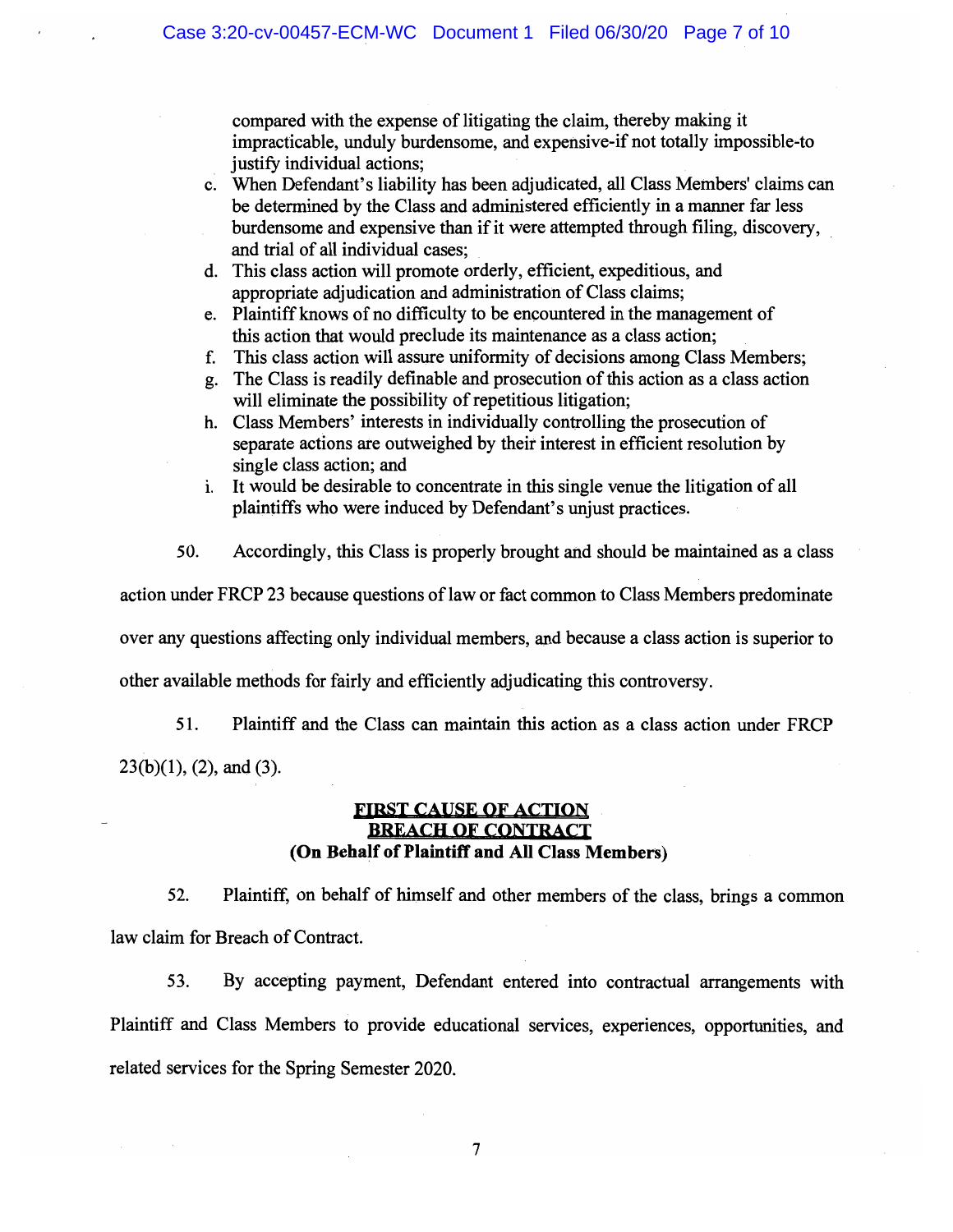## Case 3:20-cv-00457-ECM-WC Document 1 Filed 06/30/20 Page 8 of 10

54. Plaintiff and Class Mernbers' payment of tuition and fees were intended to cover in-person education, experiences, and services from January through May 2020.

55. Defendant received and retained the benefits of payment without providing those benefits to Plaintiff and Class Members.

56. As a direct and proximate result of Defendant's breach of contract Plaintiff and Class Members have been harmed by not receiving the educational experiences, opportunities, and services they paid for during the Spring Semester 2020.

57. Defendant is required to perform under the contract and COVID-19 does not excuse such performance. Therefore, Defendant should be required to return pro-rata shares of the tuition and fees paid by Plaintiff and Class Members that related to services that were not provided for after Auburn University shut down on or around March 12, 2020.

## SECOND CAUSE OF ACTION **CONVERSION** (On Behalf of Plaintiff and All Class Members)

58. Plaintiff, on behalf of himself and other members of the Class, brings a common law claim for Conversion.

59. Plaintiff and Class Members have an ownership right to the in-person educational services based on their payment of tuition and fees for the Spring Semester 2020.

60. Defendant intentionally interfered with Plaintiff and the Class Members' ownership right when they canceled in-person instructions for the remainder of the Spring Semester 2020.

61. Plaintiff and the Class Members were damaged by Defendant's interference as they paid for educational services, experiences, opportunities, and other related services for the entirety of the Spring Semester 2020 which were not provided.

62. Plaintiff and the Class Members are entitled to a pro-rata share of the tuition and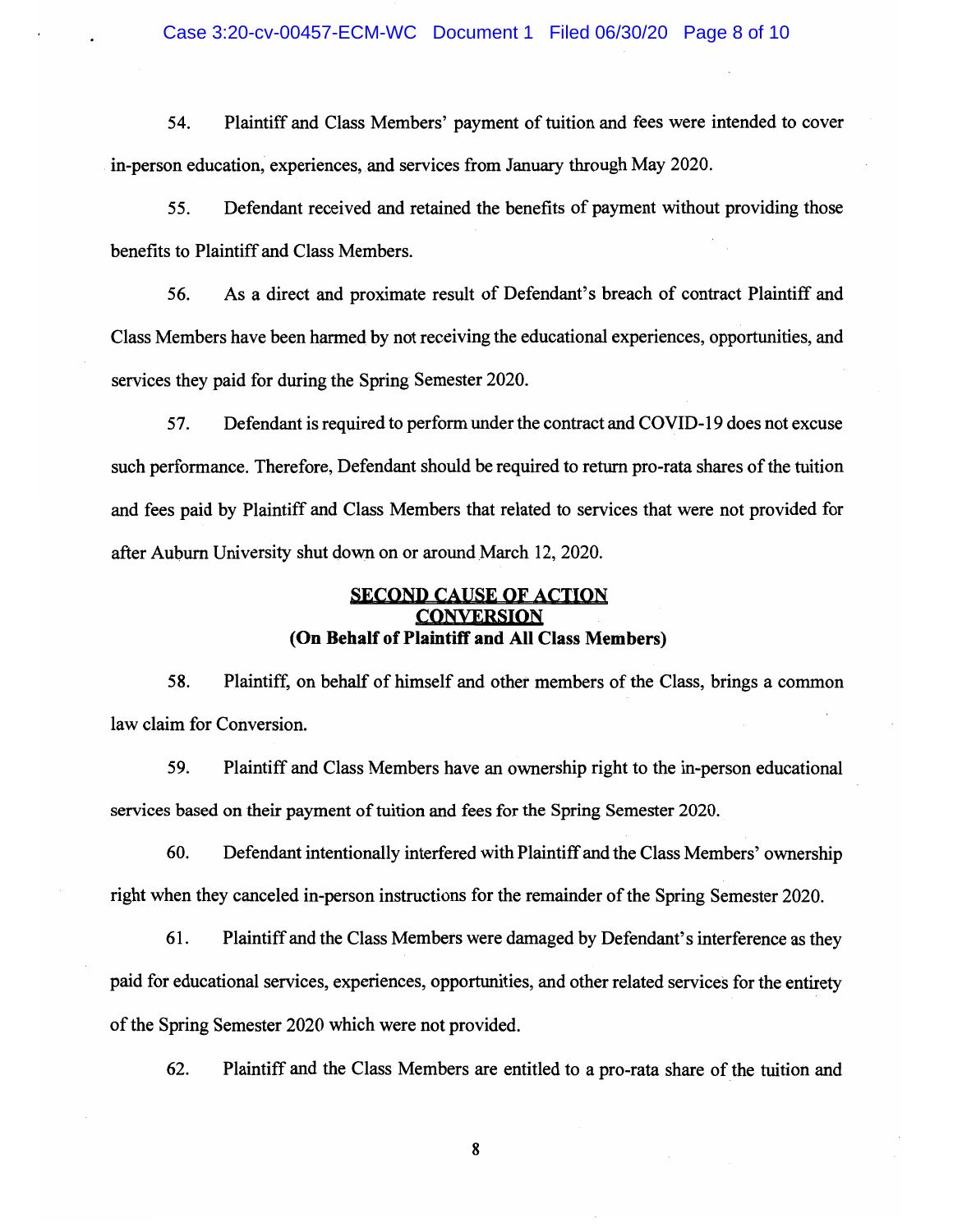fees they paid for but were not provided resulting from Defendant's interference.

## THIRD CAUSE OF ACTION COMMON LAW UNJUST ENRICHMENT (On Behalf of Plaintiff and All Class Members in the Alternative)

63. Plaintiff, on behalf of himself and other members of the class, brings a common law claim for unjust enrichment.

64. Plaintiff and Class Members conferred financial benefits and paid substantial tuition and fees to Defendant for educational and related services for the Spring Semester 2020. As bargained for these tuition and fee payments were intended to cover in-person education throughout the entire Spring Semester 2020 of January through May 2020.

65. Defendant accepted the obligation to provide such services when they accepted payment.

66. Defendant retained these payments, despite Defendant's failing to provide the bargained for educational services, experiences, opportunities, and other related services for which the tuition and fees were collected to cover. Defendant should be required to return a pro-rated share of any Spring Semester 2020 tuition and fees, of which services were not provided as bargained for, since Auburn University shut down on or around March 12, 2020.

67. Under common law principles of unjust enrichment, it is inequitable for Defendant to retain the benefits conferred by Plaintiff s and Class Members' overpayments.

68. Plaintiff and Class Members seek disgorgement of all profits resulting from such overpayments and establishment of a constructive trust from which Plaintiff and Class Members may seek restitution.

### DEMANDS FOR RELIEF

69. Plaintiff demands a trial by jury on all issues.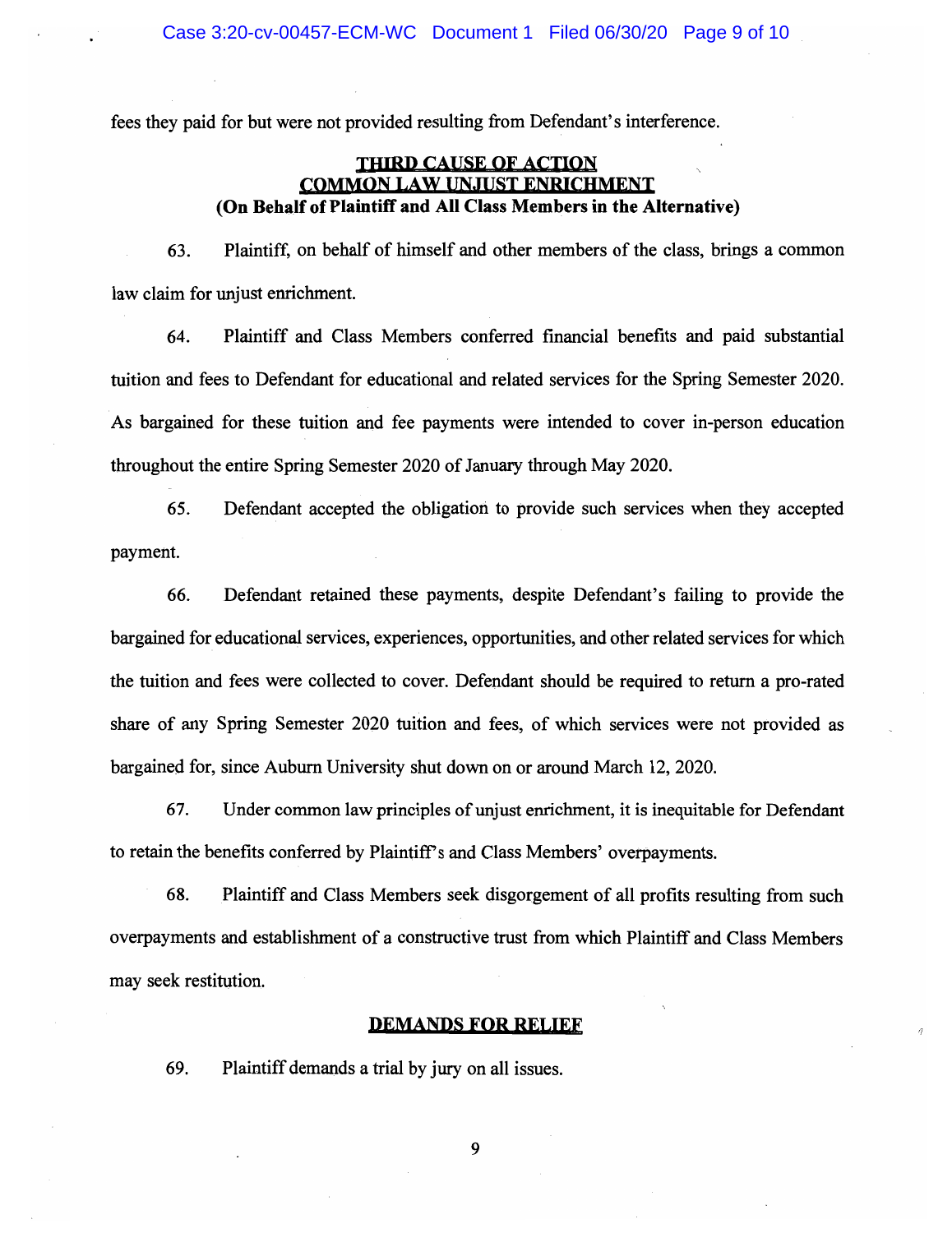WHEREFORE, Plaintiff, on behalf of himself and the Class, pray for judgment as follows:

- (a) Declaring this action to be a proper class action and certifying Plaintiff as the reptesentative of the Class under FRCP 23;
- (b) Awarding monetary damages, including treble damages;
- (c) Awarding punitive and treble damages;
- (d) Awarding Plaintiff and Class Members their costs and expenses incurred in this action, including a reasonable allowance of attorney's fees for Plaintiff s attorneys and experts, and reimbursement of Plaintiff s expenses; and
- (f) Granting such other and further relief as the Court may deem just and proper.

Dated: June 30, 2020 Carle Place, NY

PRICE ARMSTRONG, LLC

Oscar M. Price, IV ASB-6501-071P 2226 1st Ave. S., Ste. 105 Birmingham, AL 35233 (205) 527-6511 oscar@pricearmstrong.com

#### LEEDS BROWN LAW, P.C.

Jeffrey K. Brown, Esq. Michael A. Tompkins, Esq. Brett R. Cohen, Esq. One Old Country Road, Suite 347 Carle Place, NY 11514 (516) 873-9550 jbrownl@leedsbrownlaw.com mtompkins@leedsbrownlaw.com bcohen@leedsbrownlaw.com (To apply Pro Hac Vice)

Counsel for Plaintiff and the Putative Class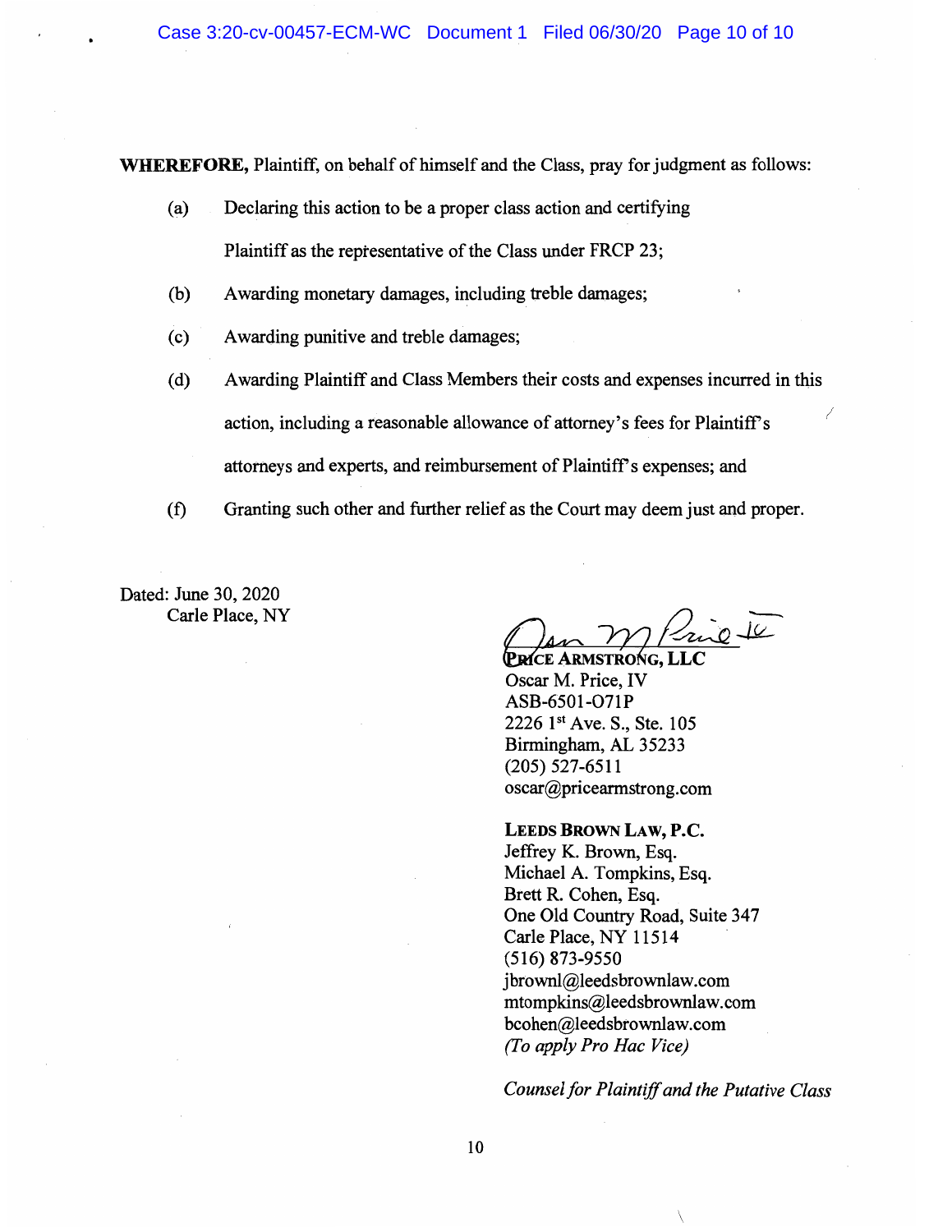$\ddot{\phantom{a}}$ 

Bailey, Steven P<br>Student ID#: 903761473<br>Statement Date: 11-14-2019<br>Due Date: 12-06-2019

 $\bullet$ 



# Aubum University Office of Student Financial Services 203 Mary Marlin Hall Aubum University, AL. 36849-5119 (334) 844-4634

| <b>TRANSACTION DATE</b><br>CODE                                      | <b>DESCRIPTION</b>                                                                                                                                                 |             | <b>CREDIT</b><br>CHARGE                 |
|----------------------------------------------------------------------|--------------------------------------------------------------------------------------------------------------------------------------------------------------------|-------------|-----------------------------------------|
| 11-13-2019<br>202020<br>11-13-2019<br>202020<br>11-13-2019<br>202020 | <b>Previous Account Balance</b><br>-CURRENT CHARGES/PAYMENTS-<br><b>1350 Dining Dollars</b><br><b>ENVD Professional Fees</b><br>Tuition Non-resident Undergraduate |             | 0.00<br>350.00<br>2,160.00<br>15,562.00 |
|                                                                      | <b>CURRENT DUE</b>                                                                                                                                                 | \$18,072.00 |                                         |
|                                                                      | TOTAL ACCOUNT BALANCE                                                                                                                                              | \$18,072.00 |                                         |

 $\sim 10^{11}$  km s  $^{-1}$  m s  $^{-1}$ 

 $\sim 100$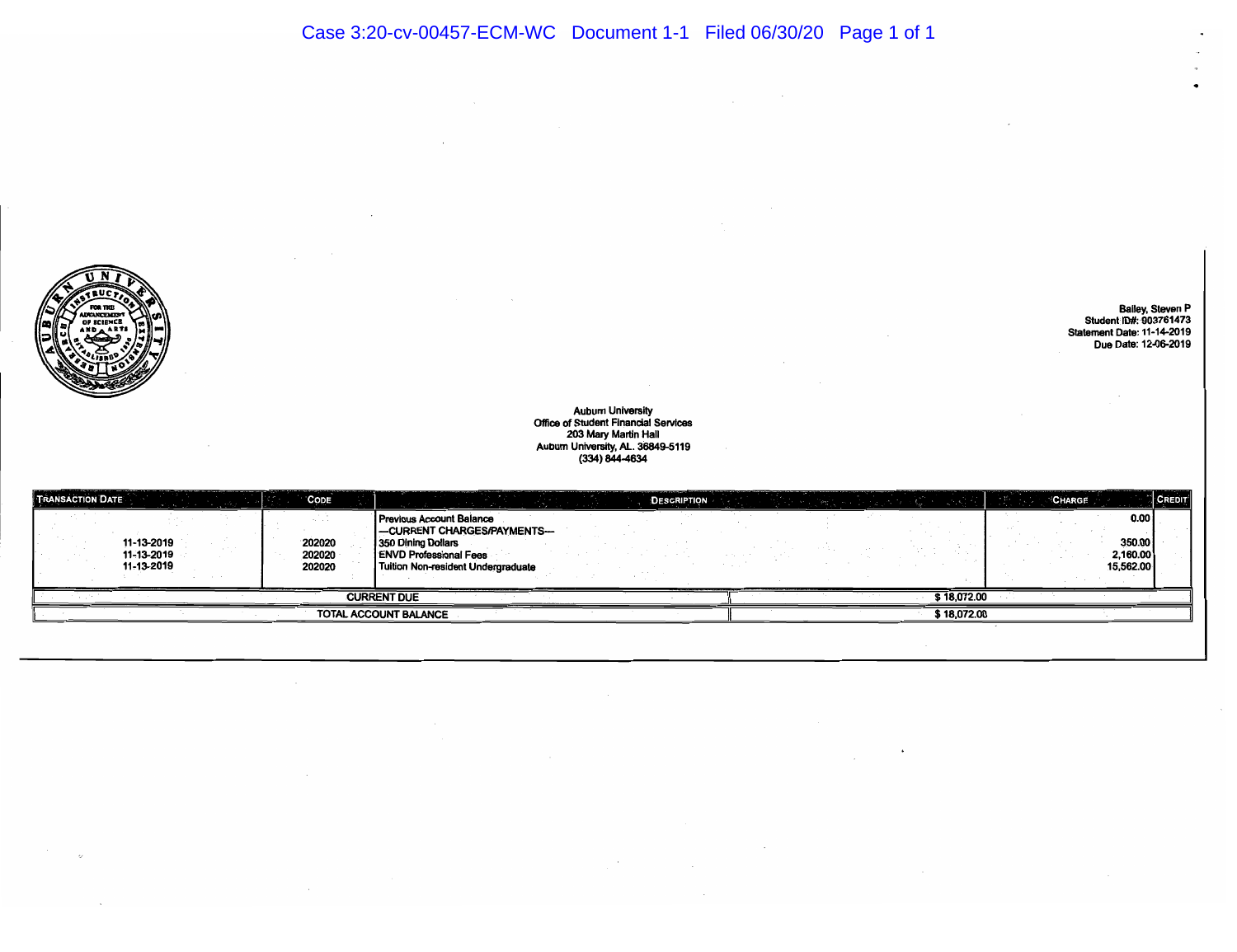## Case 3:20-cv-00457-ECM-WC Document 1-2 Filed 06/30/20 Page 1 of 1

JS 44 (Rev. 02/19) CIVIL COVER SHEET

| The JS 44 civil cover sheet and the information contained herein neither replace nor supplement the filing and service of pleadings or other papers as required by law, except as<br>provided by local rules of court. This form, approved by the Judicial Conference of the United States in September 1974, is required for the use of the Clerk of Court for the<br>purpose of initiating the civil docket sheet. (SEE INSTRUCTIONS ON NEXT PAGE OF THIS FORM.)                                                                                                                                                                        |                                                                                                                                                                                                                                                                                                                                                                                                                                                                                                                                                                                                                            |                                                                                                                                                                                                                                                                                                                                                                                                                                                                                                                                                                                                                                                                                                                               |                   |                                                                                                                                                                                                                                                                                                                                                                                                                                        |                                                                                               | ssemn                                                                                                                                                                                                                                                                                                                                                                                          |                                                                                                                                                                                                                                                                                                                                                                                                                                                                                                                                                                                                                                                                                              |                                                       |          |
|-------------------------------------------------------------------------------------------------------------------------------------------------------------------------------------------------------------------------------------------------------------------------------------------------------------------------------------------------------------------------------------------------------------------------------------------------------------------------------------------------------------------------------------------------------------------------------------------------------------------------------------------|----------------------------------------------------------------------------------------------------------------------------------------------------------------------------------------------------------------------------------------------------------------------------------------------------------------------------------------------------------------------------------------------------------------------------------------------------------------------------------------------------------------------------------------------------------------------------------------------------------------------------|-------------------------------------------------------------------------------------------------------------------------------------------------------------------------------------------------------------------------------------------------------------------------------------------------------------------------------------------------------------------------------------------------------------------------------------------------------------------------------------------------------------------------------------------------------------------------------------------------------------------------------------------------------------------------------------------------------------------------------|-------------------|----------------------------------------------------------------------------------------------------------------------------------------------------------------------------------------------------------------------------------------------------------------------------------------------------------------------------------------------------------------------------------------------------------------------------------------|-----------------------------------------------------------------------------------------------|------------------------------------------------------------------------------------------------------------------------------------------------------------------------------------------------------------------------------------------------------------------------------------------------------------------------------------------------------------------------------------------------|----------------------------------------------------------------------------------------------------------------------------------------------------------------------------------------------------------------------------------------------------------------------------------------------------------------------------------------------------------------------------------------------------------------------------------------------------------------------------------------------------------------------------------------------------------------------------------------------------------------------------------------------------------------------------------------------|-------------------------------------------------------|----------|
| I. (a) PLAINTIFFS                                                                                                                                                                                                                                                                                                                                                                                                                                                                                                                                                                                                                         |                                                                                                                                                                                                                                                                                                                                                                                                                                                                                                                                                                                                                            |                                                                                                                                                                                                                                                                                                                                                                                                                                                                                                                                                                                                                                                                                                                               |                   | <b>DEFENDANTS</b>                                                                                                                                                                                                                                                                                                                                                                                                                      |                                                                                               |                                                                                                                                                                                                                                                                                                                                                                                                |                                                                                                                                                                                                                                                                                                                                                                                                                                                                                                                                                                                                                                                                                              |                                                       |          |
| Steven Bailey                                                                                                                                                                                                                                                                                                                                                                                                                                                                                                                                                                                                                             |                                                                                                                                                                                                                                                                                                                                                                                                                                                                                                                                                                                                                            |                                                                                                                                                                                                                                                                                                                                                                                                                                                                                                                                                                                                                                                                                                                               |                   | <b>Auburn University</b>                                                                                                                                                                                                                                                                                                                                                                                                               |                                                                                               | 2020 JUN 30                                                                                                                                                                                                                                                                                                                                                                                    |                                                                                                                                                                                                                                                                                                                                                                                                                                                                                                                                                                                                                                                                                              |                                                       |          |
| <b>(b)</b> County of Residence of First Listed Plaintiff                                                                                                                                                                                                                                                                                                                                                                                                                                                                                                                                                                                  |                                                                                                                                                                                                                                                                                                                                                                                                                                                                                                                                                                                                                            | Rockdale, GA                                                                                                                                                                                                                                                                                                                                                                                                                                                                                                                                                                                                                                                                                                                  |                   | County of Residence of First Listed Defendant                                                                                                                                                                                                                                                                                                                                                                                          |                                                                                               |                                                                                                                                                                                                                                                                                                                                                                                                | Lee, AL                                                                                                                                                                                                                                                                                                                                                                                                                                                                                                                                                                                                                                                                                      |                                                       |          |
|                                                                                                                                                                                                                                                                                                                                                                                                                                                                                                                                                                                                                                           | (EXCEPT IN U.S. PLAINTIFF CASES)                                                                                                                                                                                                                                                                                                                                                                                                                                                                                                                                                                                           |                                                                                                                                                                                                                                                                                                                                                                                                                                                                                                                                                                                                                                                                                                                               |                   | <b>NOTE:</b>                                                                                                                                                                                                                                                                                                                                                                                                                           |                                                                                               | @&@R\$p&uN#RCASESONLYPHK<br>m LAND CONTROLATION CASES TO THE TRACT OF THE TRACT OF BUILDING CASES TO ALLA                                                                                                                                                                                                                                                                                      |                                                                                                                                                                                                                                                                                                                                                                                                                                                                                                                                                                                                                                                                                              |                                                       |          |
| (c) Attorneys (Firm Name, Address, and Telephone Number)<br>OSCAr M. Price, IV<br>Price Armstrong, LLC<br>2226 1st Ave. S., Ste. 105                                                                                                                                                                                                                                                                                                                                                                                                                                                                                                      | 205.508.9598                                                                                                                                                                                                                                                                                                                                                                                                                                                                                                                                                                                                               |                                                                                                                                                                                                                                                                                                                                                                                                                                                                                                                                                                                                                                                                                                                               |                   | Attorneys (If Known)                                                                                                                                                                                                                                                                                                                                                                                                                   |                                                                                               |                                                                                                                                                                                                                                                                                                                                                                                                |                                                                                                                                                                                                                                                                                                                                                                                                                                                                                                                                                                                                                                                                                              |                                                       |          |
| II. BASIS OF JURISDICTION (Place an "X" in One Box Only)                                                                                                                                                                                                                                                                                                                                                                                                                                                                                                                                                                                  |                                                                                                                                                                                                                                                                                                                                                                                                                                                                                                                                                                                                                            |                                                                                                                                                                                                                                                                                                                                                                                                                                                                                                                                                                                                                                                                                                                               |                   | III. CITIZENSHIP OF PRINCIPAL PARTIES (Place an "X" in One Box for Plaintiff                                                                                                                                                                                                                                                                                                                                                           |                                                                                               |                                                                                                                                                                                                                                                                                                                                                                                                |                                                                                                                                                                                                                                                                                                                                                                                                                                                                                                                                                                                                                                                                                              |                                                       |          |
|                                                                                                                                                                                                                                                                                                                                                                                                                                                                                                                                                                                                                                           |                                                                                                                                                                                                                                                                                                                                                                                                                                                                                                                                                                                                                            |                                                                                                                                                                                                                                                                                                                                                                                                                                                                                                                                                                                                                                                                                                                               |                   | (For Diversity Cases Only)                                                                                                                                                                                                                                                                                                                                                                                                             |                                                                                               |                                                                                                                                                                                                                                                                                                                                                                                                | and One Box for Defendant)                                                                                                                                                                                                                                                                                                                                                                                                                                                                                                                                                                                                                                                                   | <b>PTF</b>                                            | DEF      |
| 1 U.S. Government<br>Plaintiff                                                                                                                                                                                                                                                                                                                                                                                                                                                                                                                                                                                                            | <b>3</b> Federal Question<br>(U.S. Government Not a Party)                                                                                                                                                                                                                                                                                                                                                                                                                                                                                                                                                                 |                                                                                                                                                                                                                                                                                                                                                                                                                                                                                                                                                                                                                                                                                                                               |                   | Citizen of This State                                                                                                                                                                                                                                                                                                                                                                                                                  | PTF<br>DEF<br>$\mathbf{X}$ 1<br>$\Box$ 1                                                      | Incorporated or Principal Place<br>of Business In This State                                                                                                                                                                                                                                                                                                                                   |                                                                                                                                                                                                                                                                                                                                                                                                                                                                                                                                                                                                                                                                                              | $\Box$ 4                                              | X4       |
| 2 U.S. Government<br>Defendant                                                                                                                                                                                                                                                                                                                                                                                                                                                                                                                                                                                                            | $\mathbf{M}$ 4 Diversity                                                                                                                                                                                                                                                                                                                                                                                                                                                                                                                                                                                                   | (Indicate Citizenship of Parties in Item III)                                                                                                                                                                                                                                                                                                                                                                                                                                                                                                                                                                                                                                                                                 |                   | Citizen of Another State                                                                                                                                                                                                                                                                                                                                                                                                               | త≺ 2<br>$\Box$ 2                                                                              | Incorporated and Principal Place<br>of Business In Another State                                                                                                                                                                                                                                                                                                                               |                                                                                                                                                                                                                                                                                                                                                                                                                                                                                                                                                                                                                                                                                              | $\Box$ 5                                              | $\Box$ 5 |
|                                                                                                                                                                                                                                                                                                                                                                                                                                                                                                                                                                                                                                           |                                                                                                                                                                                                                                                                                                                                                                                                                                                                                                                                                                                                                            |                                                                                                                                                                                                                                                                                                                                                                                                                                                                                                                                                                                                                                                                                                                               |                   | Citizen or Subject of a<br><b>Foreign Country</b>                                                                                                                                                                                                                                                                                                                                                                                      | О3<br>σ                                                                                       | 3 Foreign Nation                                                                                                                                                                                                                                                                                                                                                                               |                                                                                                                                                                                                                                                                                                                                                                                                                                                                                                                                                                                                                                                                                              | O 6                                                   | □ 6      |
| IV. NATURE OF SUIT (Place an "X" in One Box Only)                                                                                                                                                                                                                                                                                                                                                                                                                                                                                                                                                                                         |                                                                                                                                                                                                                                                                                                                                                                                                                                                                                                                                                                                                                            |                                                                                                                                                                                                                                                                                                                                                                                                                                                                                                                                                                                                                                                                                                                               |                   |                                                                                                                                                                                                                                                                                                                                                                                                                                        |                                                                                               | Click here for: Nature of Suit Code Descriptions.                                                                                                                                                                                                                                                                                                                                              |                                                                                                                                                                                                                                                                                                                                                                                                                                                                                                                                                                                                                                                                                              |                                                       |          |
| <b>EXPRESONTRACT EXPENSE OF A PROPERTIES TORTS</b> A PLACE A CONTRACT EXPENSES                                                                                                                                                                                                                                                                                                                                                                                                                                                                                                                                                            |                                                                                                                                                                                                                                                                                                                                                                                                                                                                                                                                                                                                                            |                                                                                                                                                                                                                                                                                                                                                                                                                                                                                                                                                                                                                                                                                                                               |                   | <b>EFORFEITURE/PENALTY BANKRUPTCY/COMPLETER STATUTES AND</b>                                                                                                                                                                                                                                                                                                                                                                           |                                                                                               |                                                                                                                                                                                                                                                                                                                                                                                                |                                                                                                                                                                                                                                                                                                                                                                                                                                                                                                                                                                                                                                                                                              |                                                       |          |
| $\Box$ 110 Insurance<br>$\Box$ 120 Marine<br>$\Box$ 130 Miller Act<br>$\Box$ 140 Negotiable Instrument<br>□ 150 Recovery of Overpayment<br>& Enforcement of Judgment<br>□ 151 Medicare Act<br>□ 152 Recovery of Defaulted<br><b>Student Loans</b><br>(Excludes Veterans)<br>□ 153 Recovery of Overpayment<br>of Veteran's Benefits<br>160 Stockholders' Suits<br>3 190 Other Contract<br>195 Contract Product Liability<br>196 Franchise<br><b>WARE REAL PROPERTY AND</b><br>1 210 Land Condemnation<br>220 Foreclosure<br>7 230 Rent Lease & Ejectment<br>240 Torts to Land<br>245 Tort Product Liability<br>290 All Other Real Property | PERSONAL INJURY<br>310 Airplane<br>315 Airplane Product<br>Liability<br>320 Assault, Libel &<br>Slander<br>□ 330 Federal Employers'<br>Liability<br>340 Marine<br>345 Marine Product<br>Liability<br>□ 350 Motor Vehicle<br>□ 355 Motor Vehicle<br><b>Product Liability</b><br>360 Other Personal<br>Injury<br>362 Personal Injury -<br>Medical Malpractice<br><b>MONE RIGHTS AND REAL PROPERTY</b><br>440 Other Civil Rights<br>$\Box$ 441 Voting<br>$\Box$ 442 Employment<br>$\Box$ 443 Housing/<br>Accommodations<br>1445 Amer. w/Disabilities -<br>Employment<br>446 Amer. w/Disabilities -<br>Other<br>7448 Education | PERSONAL INJURY<br>365 Personal Injury -<br><b>Product Liability</b><br>367 Health Care/<br>Pharmaceutical<br>Personal Injury<br><b>Product Liability</b><br>368 Asbestos Personal<br><b>Injury Product</b><br>Liability<br><b>PERSONAL PROPERTY</b><br>370 Other Fraud<br>$\Box$ 371 Truth in Lending<br>380 Other Personal<br><b>Property Damage</b><br>385 Property Damage<br><b>Product Liability</b><br><b>PRISONER PETITIONS</b><br><b>Habeas Corpus:</b><br>1 463 Alien Detainee<br><b>310 Motions to Vacate</b><br>Sentence<br>530 General<br><b>J</b> 535 Death Penalty<br>Other:<br>540 Mandamus & Other<br>$\Box$ 550 Civil Rights<br>555 Prison Condition<br>560 Civil Detainee -<br>Conditions of<br>Confinement | 缓缓打印              | 5 625 Drug Related Seizure<br>of Property 21 USC 881<br>$\Box$ 690 Other<br><b>LABOR</b><br>710 Fair Labor Standards<br>Act<br>720 Labor/Management<br>Relations<br>740 Railway Labor Act<br>751 Family and Medical<br>Leave Act<br>790 Other Labor Litigation<br>791 Employee Retirement<br><b>Income Security Act</b><br><b>EXPORTION IMMIGRATION</b><br>1 462 Naturalization Application<br>$\Box$ 465 Other Immigration<br>Actions | □ 423 Withdrawal<br>320 Copyrights<br>30 Patent<br>□ 840 Trademark<br>$\Box$ 865 RSI (405(g)) | 158 122 Appeal 28 USC 158<br>28 USC 157<br><b>EXPROPERTY RIGHTS 200</b><br>335 Patent - Abbreviated<br>New Drug Application<br><b>SOCIAL SECURITY</b><br>$\Box$ 861 HIA (1395ff)<br><sup>1</sup> 862 Black Lung (923)<br>$\Box$ 863 DIWC/DIWW (405(g))<br>$\Box$ 864 SSID Title XVI<br>FEDERAL TAX SUITS<br>7 870 Taxes (U.S. Plaintiff<br>or Defendant)<br>371 IRS-Third Party<br>26 USC 7609 | 375 False Claims Act<br>□ 376 Qui Tam (31 USC<br>3729(a)<br>400 State Reapportionment<br>$\Box$ 410 Antitrust<br>□ 430 Banks and Banking<br>$\Box$ 450 Commerce<br>460 Deportation<br>□ 470 Racketeer Influenced and<br>Corrupt Organizations<br>7 480 Consumer Credit<br>□ 485 Telephone Consumer<br>Protection Act<br>1 490 Cable/Sat TV<br>□ 850 Securities/Commodities/<br>Exchange<br>□ 890 Other Statutory Actions<br>391 Agricultural Acts<br>□ 893 Environmental Matters<br>□ 895 Freedom of Information<br>Act<br><sup>396</sup> Arbitration<br>7 899 Administrative Procedure<br>Act/Review or Appeal of<br>Agency Decision<br>7 950 Constitutionality of<br><b>State Statutes</b> |                                                       |          |
| V. ORIGIN (Place an "X" in One Box Only)<br>$\mathbf{X}$ 1 Original<br>Proceeding                                                                                                                                                                                                                                                                                                                                                                                                                                                                                                                                                         | 12 Removed from<br>$\Box$ 3<br><b>State Court</b>                                                                                                                                                                                                                                                                                                                                                                                                                                                                                                                                                                          | Remanded from<br>Appellate Court                                                                                                                                                                                                                                                                                                                                                                                                                                                                                                                                                                                                                                                                                              | 1 4 Reinstated or | $\Box$ 5 Transferred from<br>Reopened<br>(specify)<br>Cite the U.S. Civil Statute under which you are filing (Do not cite jurisdictional statutes unless diversity):                                                                                                                                                                                                                                                                   | <b>Another District</b>                                                                       | <b>0</b> 6 Multidistrict<br>Litigation -<br>Transfer                                                                                                                                                                                                                                                                                                                                           |                                                                                                                                                                                                                                                                                                                                                                                                                                                                                                                                                                                                                                                                                              | <b>3</b> Multidistrict<br>Litigation -<br>Direct File |          |
| <b>VI. CAUSE OF ACTION</b>                                                                                                                                                                                                                                                                                                                                                                                                                                                                                                                                                                                                                | 28 U.S.C. § 1332(d)(2)(A)<br>Brief description of cause:<br>Breach of contract class action                                                                                                                                                                                                                                                                                                                                                                                                                                                                                                                                |                                                                                                                                                                                                                                                                                                                                                                                                                                                                                                                                                                                                                                                                                                                               |                   |                                                                                                                                                                                                                                                                                                                                                                                                                                        |                                                                                               |                                                                                                                                                                                                                                                                                                                                                                                                |                                                                                                                                                                                                                                                                                                                                                                                                                                                                                                                                                                                                                                                                                              |                                                       |          |
| VII. REQUESTED IN<br><b>COMPLAINT:</b>                                                                                                                                                                                                                                                                                                                                                                                                                                                                                                                                                                                                    | з<br>UNDER RULE 23, F.R.Cv.P.                                                                                                                                                                                                                                                                                                                                                                                                                                                                                                                                                                                              | <b>CHECK IF THIS IS A CLASS ACTION</b>                                                                                                                                                                                                                                                                                                                                                                                                                                                                                                                                                                                                                                                                                        |                   | <b>DEMAND \$</b>                                                                                                                                                                                                                                                                                                                                                                                                                       |                                                                                               | CHECK YES only if demanded in complaint:<br><b>JURY DEMAND:</b>                                                                                                                                                                                                                                                                                                                                | X Yes                                                                                                                                                                                                                                                                                                                                                                                                                                                                                                                                                                                                                                                                                        | ONo                                                   |          |
| VIII. RELATED CASE(S)<br>IF ANY                                                                                                                                                                                                                                                                                                                                                                                                                                                                                                                                                                                                           | (See instructions):                                                                                                                                                                                                                                                                                                                                                                                                                                                                                                                                                                                                        | <b>JUDGE</b>                                                                                                                                                                                                                                                                                                                                                                                                                                                                                                                                                                                                                                                                                                                  |                   |                                                                                                                                                                                                                                                                                                                                                                                                                                        |                                                                                               | DOCKET NUMBER                                                                                                                                                                                                                                                                                                                                                                                  |                                                                                                                                                                                                                                                                                                                                                                                                                                                                                                                                                                                                                                                                                              |                                                       |          |
| <b>DATE</b><br>06/30/2020                                                                                                                                                                                                                                                                                                                                                                                                                                                                                                                                                                                                                 |                                                                                                                                                                                                                                                                                                                                                                                                                                                                                                                                                                                                                            | SIGNATURE OF ATTORNEY OF RECORD                                                                                                                                                                                                                                                                                                                                                                                                                                                                                                                                                                                                                                                                                               |                   | $I\cup$                                                                                                                                                                                                                                                                                                                                                                                                                                |                                                                                               |                                                                                                                                                                                                                                                                                                                                                                                                |                                                                                                                                                                                                                                                                                                                                                                                                                                                                                                                                                                                                                                                                                              |                                                       |          |
| <b>FOR OFFICE USE ONLY</b><br><b>RECEIPT#</b>                                                                                                                                                                                                                                                                                                                                                                                                                                                                                                                                                                                             | <b>AMOUNT</b>                                                                                                                                                                                                                                                                                                                                                                                                                                                                                                                                                                                                              | <b>APPLYING IFP</b>                                                                                                                                                                                                                                                                                                                                                                                                                                                                                                                                                                                                                                                                                                           |                   | <b>JUDGE</b>                                                                                                                                                                                                                                                                                                                                                                                                                           |                                                                                               | <b>MAG. JUDGE</b>                                                                                                                                                                                                                                                                                                                                                                              |                                                                                                                                                                                                                                                                                                                                                                                                                                                                                                                                                                                                                                                                                              |                                                       |          |